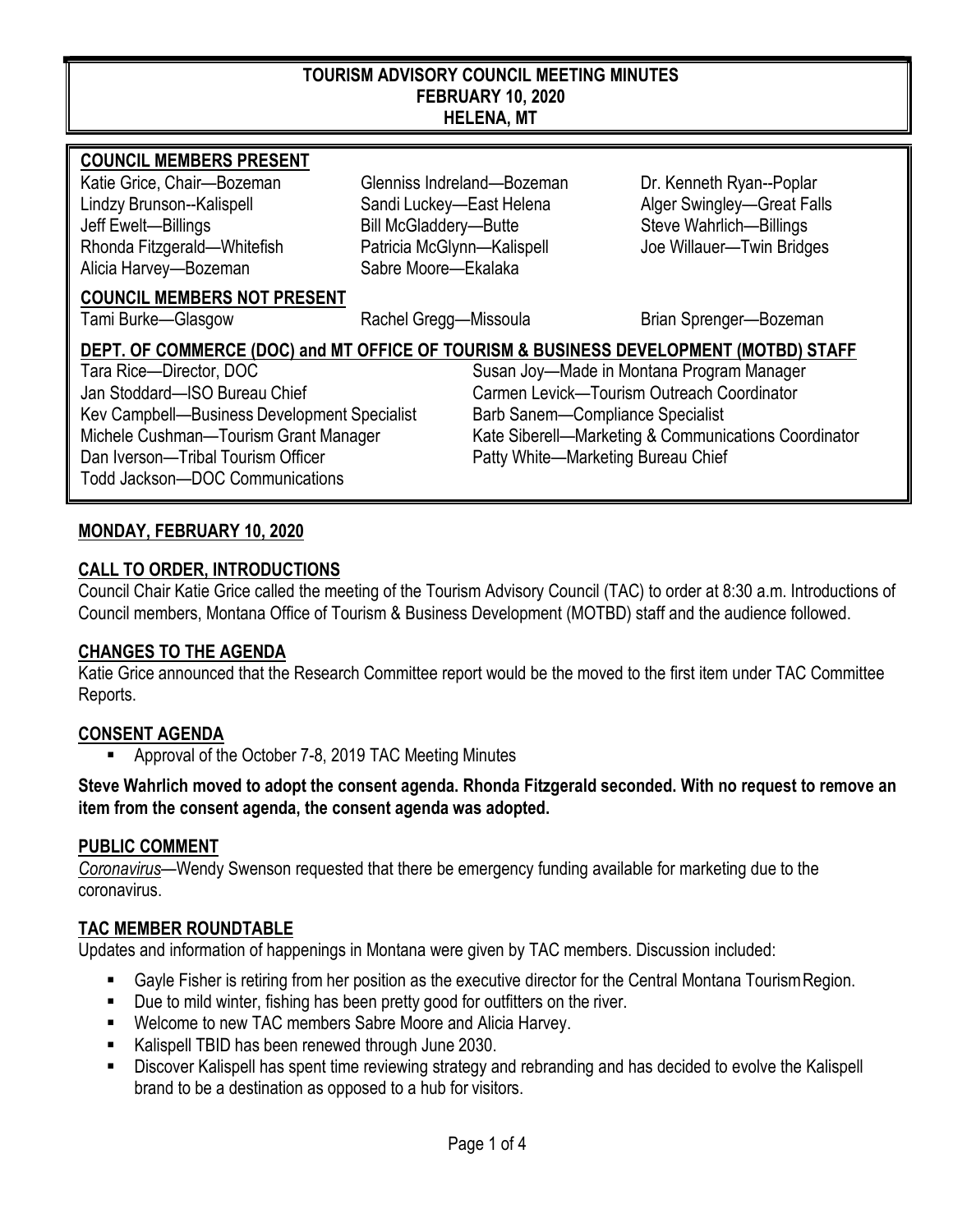- Montana Dino Trail had a great year with approximately 360,000 visitors which is and increase of 5% from the previous year. The passport program has been successful.
- Visit Billings is in the process of hiring a sports marketing person.
- Airport expansions in Billings.
- With new management at Metra Park, there could be some changes coming.
- Cultural sensitivity—Visit Billings and Dan Iverson should be commended in their response to concerns that were raised concerning a recent campaign.
- Events in Butte continue to be successful and well attended.
- New film studio in Butte as interest in Butte for movie location increases.
- Butte working on uptown community master plan.
- **IMPROVEMENTS** Improvements planned for Big Sky to add new rooms and meeting space.
- Whitefish is working on a sustainable tourism plan.
- Astrotourism and dark skies events growing interest in Missouri River Country and SoutheastMontana.

# **ITRR OUTLOOK PRESENTATION**—Dr. Norma Nickerson, Director, ITRR

Norma Nickerson gave an overview of the 2020 travel and recreation trends and economic outlook. A review of the Tribal Research Study was also given. For more information on research by topic or locations, please visit [http://itrr.umt.edu/.](http://itrr.umt.edu/)

# **TAC COMMITTEE REPORTS**

# **Research Committee**—Rhonda Fitzgerald, Chair

The Research Committee recommended the following projects for FY21 with a total cost of \$1,038,360.00. The estimated available budget is \$1,039,010.00.

- Quarterly Nonresident Travel and Recreation Analysis
- 2020 Economic Impacts and 2021 Outlook
- Tourism and Recreation Monitoring
- **IFRR Data Mining**
- **Emerging Issues**
- **Survey Kits**
- Negative/Positive Press/Social Media Impacts on Travelers
- Impact and Usage of Short-term Rentals in Montana
- Visitor Use Monitoring-Assessing River/State Park Use
- **Projected Impact of Visitation Caps in Glacier National Park**
- **IMPACT OF MUSIC Festivals and Concerts**
- **Analysis of Montana Museum Visitors**
- **Administration**

There were three project requests that will be tabled for consideration for FY22. They are:

- Air Service Impacts
- Bicycling in MT: Supply-Side Review & Demand Profile
- Residents' Attitudes Toward Tourism and Impact/Challenge to Community Character

### **Sabre Moore moved to approve the recommendation of the Research Committee. Joe Willauer seconded. Motion passed.**

# **Executive Committee**—Katie Grice, Chair

Katie gave a recap of the TAC Executive Committee conference call, which was held Friday, February 7. Items of discussion included:

- SJ24 (Interim Study of Lodging Tax Use)
- Short-term rentals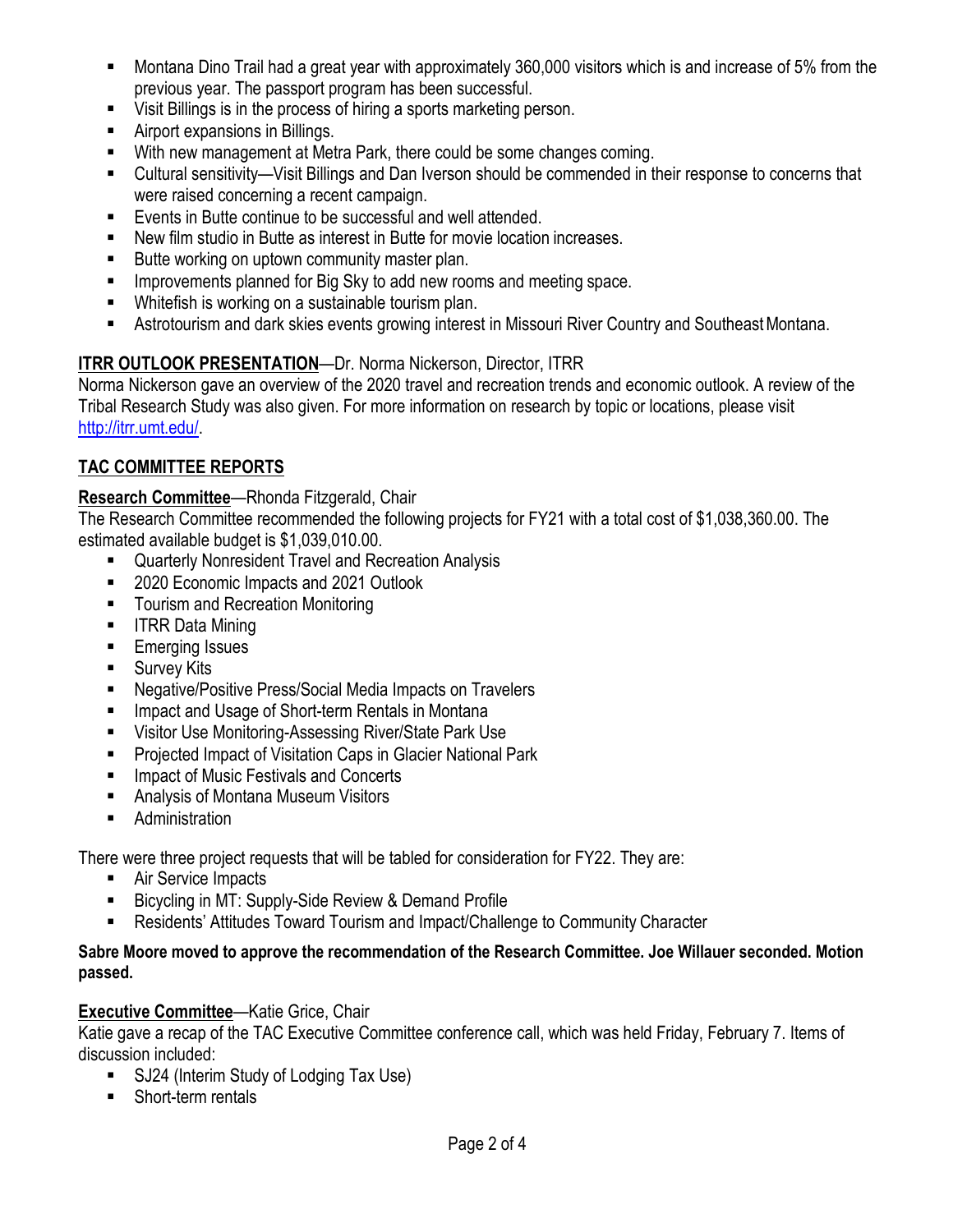- Upcoming meetings—Katie stated that the Executive Committee felt that it is important for the meetings to continue taking place in Helena as it is cost effective and fiscally responsible. She also asked that people carpool to meetings when possible.
- TAC Representation on the Montana Historical Preservation Grant Program—Katie asked that anyone interested in taking on that role to let her know.
- Performance audits at DOC—Role of TAC and working with the ISO Bureau to address findings and improve some of the deficiencies. Discussion included:
	- $\triangleright$  Develop checklists and research quidelines.
	- $\triangleright$  Opportunity to enhance what the TAC is currently doing with the marketing plan and market method evaluation reviews and add a layer of mentorship as part of the responsibility of the TAC. Katie stated that she had sent a Google doc to Council members and asked that they select a Region or CVB that they would like to be a mentor for. Katie also sent some information regarding best practices and reporting information.
	- $\triangleright$  It is time to review the current Rules & Regulations for the Regions and CVBs. Rachel Gregg will be leading this process and taking into consideration regarding items that need to be adjusted per the recent performance audit findings.

# **Marketing Committee**—Katie Grice, Chair

The Marketing Committee reviewed and approved 18 Region and CVB FY20 budget increase requests on behalf of the full Council (as outlined in the April 2019 Rules & Regulations).

The Marketing Committee recommended final approval for the following FY19 audits:

*Glacier Country*—**Bill McGladdery moved to approve the FY19 Glacier Country audit as submitted with \$106.13 remaining in uncommitted tax funds on hand. Jeff Ewelt seconded. Motion passed.**

*Bozeman CVB*—**Rhonda Fitzgerald moved to approve the FY19 Bozeman CVB audit as submitted with \$43.95 remaining in uncommitted tax funds on hand. Alicia Harvey seconded. Motion passed.**

*Butte CVB*—**Glenniss Indreland moved to approve the FY19 Butte CVB audit as submitted with \$0.00 remaining in uncommitted tax funds on hand. Lindzy Brunson seconded. Motion passed.**

*Dillon CVB*— **Rhonda Fitzgerald moved to approve the FY19 Dillon CVB audit as submitted with \$0.00 remaining in uncommitted tax funds on hand. Bill McGladdery seconded. Motion passed.**

*Gardiner CVB*—**Jeff Ewelt moved to approve the FY19 Gardiner CVB audit as submitted with \$0.20 remaining in uncommitted tax funds on hand. Alicia Harvey seconded. Motion passed.**

*Great Falls CVB*—**Joe Willauer moved to approve the FY19 Great Falls CVB audit as submitted with \$0.06 remaining in uncommitted tax funds on hand. Sabre Moore seconded. Motion passed.**

*Havre CVB*— **Glenniss Indreland moved to approve the FY19 Havre CVB audit as submitted with \$0.00 remaining in uncommitted tax funds on hand. Lindzy Brunson seconded. Motion passed.**

*Kalispell CVB*—**Alicia Harvey moved to approve the FY19 Kalispell CVB audit as submitted with \$0.00 remaining in uncommitted tax funds on hand. Joe Willauer seconded. Motion passed.**

*Livingston CVB*—**Glenniss Indreland moved to approve the FY19 Livingston CVB audit as submitted with \$0.60 remaining in uncommitted tax funds on hand. Kenneth Ryan seconded. Motion passed.**

*Miles City CVB*—**Jeff Ewelt moved to approve the FY19 Miles City CVB audit as submitted with \$0.18 remaining in uncommitted tax funds on hand. Bill McGladdery seconded. Motion passed.**